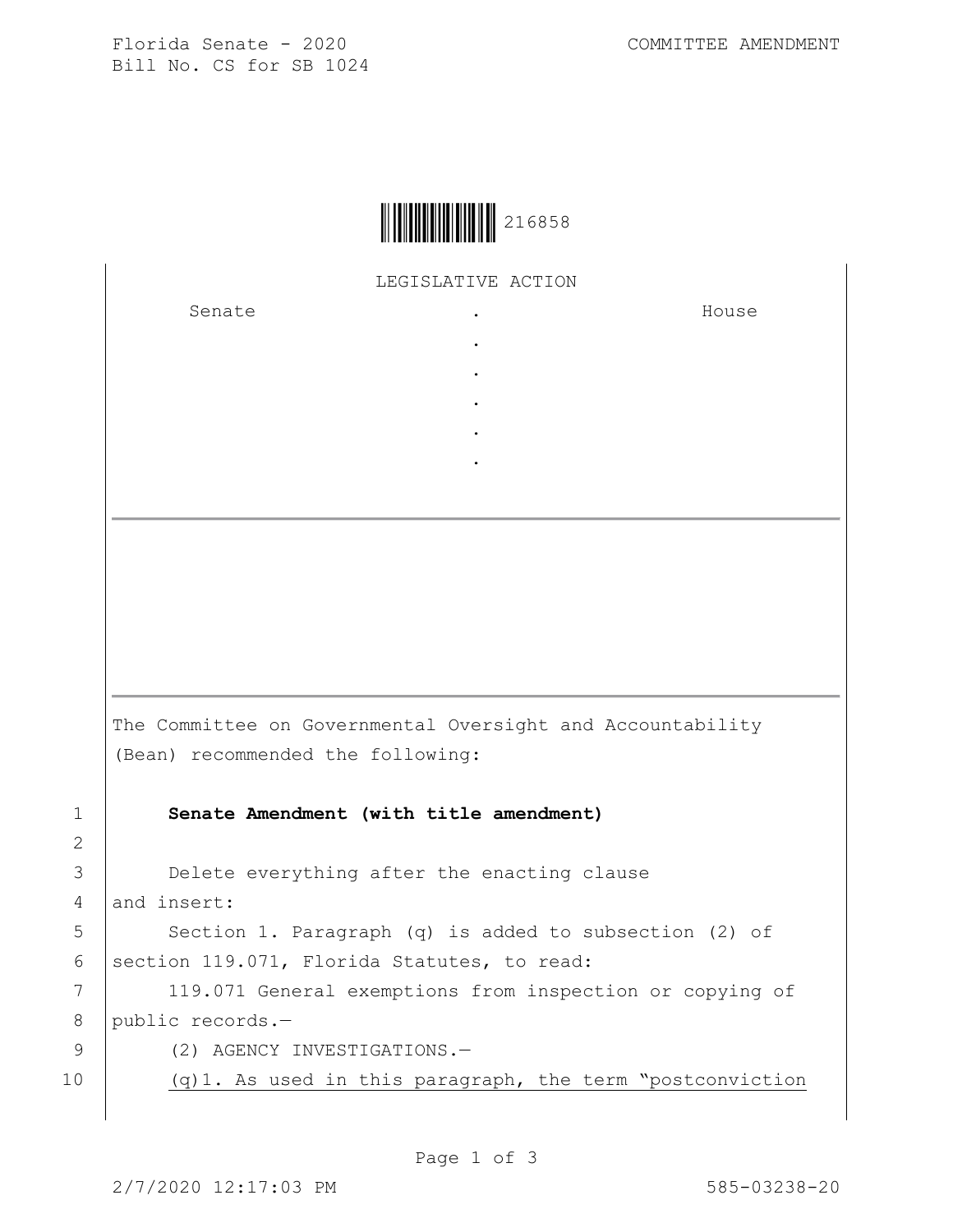Florida Senate - 2020 COMMITTEE AMENDMENT Bill No. CS for SB 1024

**TERRITTE IN 1999** 216858

11 | reinvestigative information" means information compiled by a 12 state attorney, or any other criminal justice agency at the 13  $\vert$  request of the state attorney, for the purpose of making an 14 evidence-based determination as to whether a person is innocent 15 of a crime for which he or she was convicted. 16 2. Postconviction reinvestigative information is exempt 17  $|$  from s. 119.07(1) and s. 24(a), Art. I of the State Constitution 18 if it is related to an ongoing, good faith investigation of a 19 claim of actual innocence and remains exempt until the claim is 20  $|$  no longer capable of further reasonable investigation or the 21  $|$  relief sought is granted. This paragraph is subject to the Open 22 Government Sunset Review Act in accordance with s. 119.15 and 23 shall stand repealed on October 2, 2025, unless reviewed and 24 saved from repeal through reenactment by the Legislature. 25 Section 2. The Legislature finds that it is a public 26 necessity that postconviction reinvestigative information be 27 | made exempt from s. 119.07(1), Florida Statutes, and s. 24(a), 28 Article I of the State Constitution if it is related to an 29 ongoing, good faith investigation of a claim of actual innocence 30 and remains exempt until the claim is no longer capable of 31 further reasonable investigation or the relief sought is 32 granted. Public release of postconviction reinvestigative 33 information could result in the disclosure of sensitive 34 information, such as the identity or location of an alternate  $35$  suspect, a witness, or other evidence needed to exonerate a 36 wrongfully convicted person, which could compromise the 37 reinvestigation of a wrongfully convicted person's case. The 38 Legislature further finds that it is necessary to protect this 39 information in order to encourage witnesses, who might otherwise